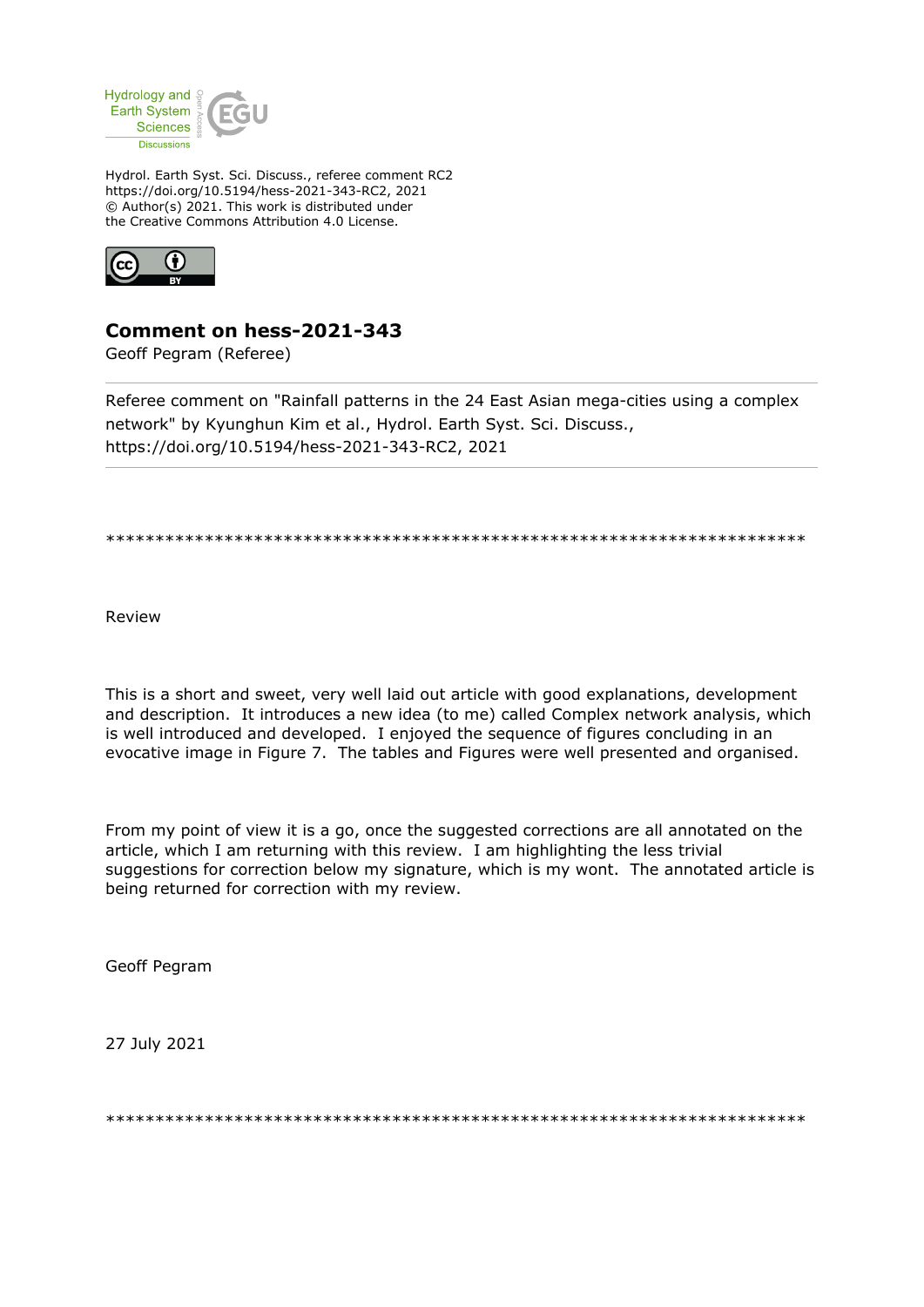Non-trivial comments, by line number followed by  $#$  with my suggestions:

85 Figure 2.

# please expand your figure caption to tell us what the figure is trying to show the reader, before searching in the text. This comment applies to all figures and some of the more complex tables

Table 1:

# this last figure '7' is in microns =  $1mx10-6$ 

- this is spurious - try 3 significant figures?

123 Eq 2

# is this k(i) an inverse-distance weight, like kriging?

272

# indent or separate individual articles: also, include doi - please ensure all refs have one where available;

281 Ann, M. U., James, K., Vanessa, M., and Kate, W.: 2020 Global Supply Chain Disruption and Future Strategies Survey Report, Foley & Lardner LLP publications, Detroit, USA, 2020.

# you referenced this article's lead author as Foley, when it should be Ann et al.

360 Zhil, W., Junyu, M., Meilin, Y., and Xiaochao, Y.: